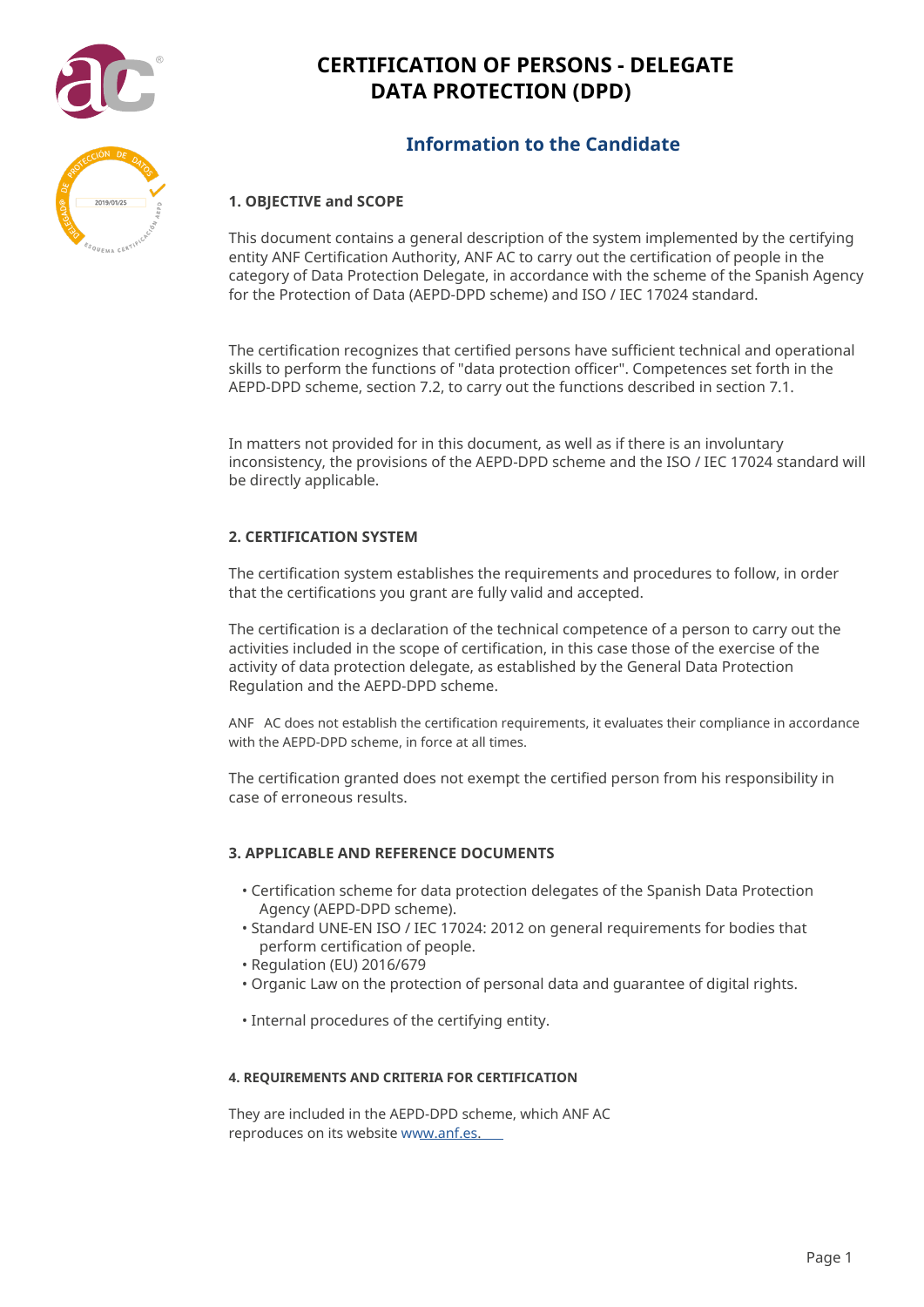# **5. APPLICATION FOR CERTIFICATION**





[The ap](http://www.anf.es)plication form is made available to the candidate on the ANF AC website (www. [anf.es\)](http://www.anf.es)

ANF AC, also makes available to the candidate a web procedure associated with a call. Notwithstanding that, in the event that the call has been completed, the candidate is offered to attend the following.

Likewise, the current rates to access the certification process and the AEPD-DPD scheme are published on the website, which includes the requirements that the candidate must meet to be certified as a data protection delegate.

#### Equally, **The applicant is informed that he can request that his special needs be taken into account, which will be studied by ANF AC, and attended to as far as possible.**

The subscription of the certification application entails the following **commitments** of the candidate:

1. two. information necessary for the evaluation of your application. Information in Spanish. Comply with the pertinent provisions of the ANF AC Certification Entity. Provide any

- Provide information regarding prerequisites: experience and training, supported by original and non-manipulated supporting documents, as well as a detailed curriculum. 3.
- Provide truthful information. Providing false information or documentation may lead to definitive rejection and new applications will not be accepted. Four.
- Do not disclose test materials or engage in fraudulent practices. Inform the 5.
- Certification Entity about changes in its ability to meet the certification requirements. 6.
- Do not use the certification in a deceptive, unauthorized way or in a way that discredits ANF AC as a Certification Entity. 7.
- In the event that the Certification is suspended or withdrawn, do not make any statement regarding it and return the Certificate and professional card. Pay the current 8.
- rates before processing the application, attaching the proof of payment. 9.
- 10. Keep updated the existing data in ANF AC as a Certification Body. Especially the email address and mobile phone number, which are trusted mailboxes that I consult daily for communication purposes. Authorize, as long as it passes the Certification process as
- eleven. Data Protection Delegate, ANF AC to publish on its website and in the Red DPD application, the professional data provided in the application form. Confidentiality. The information received by the certifying entity, both in the application and throughout
- 12. the certification process, will be considered confidential for all purposes with the limitations established in the case by law. The candidate especially agrees not to disclose, or communicate by any means and, ultimately,

Failure to comply with these standards could lead to expulsion from the Certification process.

#### **6. CERTIFICATION PROCESS**

Access to the certification process will not be prevented by any applicant due to beliefs, thoughts, socio-economic level and other circumstances that do not have a technical support derived from the standards under which the certification process is carried out. The applicant candidate can consult documents published with a public security level on the website:

<https://www.anf.es/documentos-publicos/>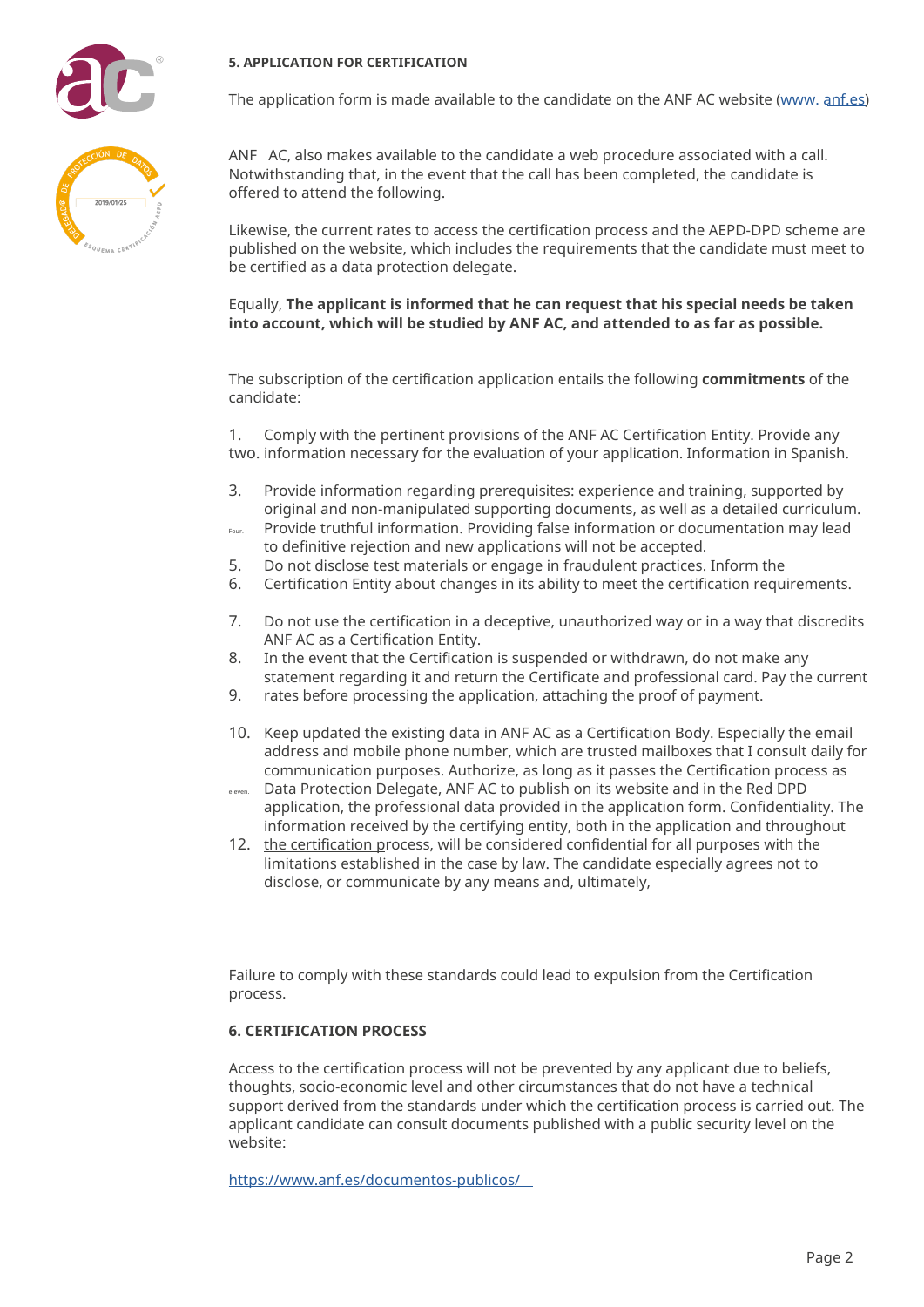



As for the calculation of days that are mentioned throughout the document, they will be business days (Monday to Friday) and following the calendar of holidays of the city of Barcelona. The term will begin to count from the day following the act that generates it.

#### **Receipt of documentation**

When the certification request is received, through the corresponding web registration form mentioned above, you will be notified by email of the receipt of it and you will be informed that within 10 days you will be notified if it is complete.

In the event that the documentation is not complete or there are additional clarifications on the submitted documentation, the candidate will be given a period of 10 days to correct it.

After this period, if the documentation has not been sent or it is still erroneous, the certification body will understand that the applicant has no interest in continuing with the certification process and will close the file, giving the candidate the possibility of claiming, complaining or allegation, as appropriate, if deemed appropriate.

#### **Assessment of prerequisites**

With the documentation received, we will proceed to the evaluation of compliance with the prerequisites, following what is stated in point 7.3 "prerequisites" and annex I "justification conditions for the prerequisites" of the AEPD scheme (AEPD-DPD scheme), which are considered to be reproduced and making available to candidates a copy of the current AEPD-DPD scheme, accessible at www.anf.e[s.](http://www.anf.es)

In accordance with what is stated in the previous point, you will be notified of the result of the evaluation of the prerequisites within 10 days.

If the result of the evaluation is compliance, the candidate will be confirmed access to the call. Otherwise, you will be given the possibility to attach new documentation to try to get the score, giving you 10 days to do so.

After this period, if there is no answer or after the new assessment has been made, the necessary score is still not achieved, this fact will be communicated to the candidate and the file will be closed, giving him the possibility of allegation, if he considers it appropriate.

# **Taking the exam**

To carry out the exam, after having been evaluated the prerequisites, the candidate will have two calls with the initial application. If you do not exceed the first, you will have a maximum period of 6 months to exhaust the second.

For the third and subsequent calls, the candidate is given the option of contracting a single call.

With a minimum advance of 2 months to the expiration date of the period of 6 for the 2nd call, the candidate will be notified, indicating that this is their last chance.

In addition, the examination sessions will be published in due course on the ANF AC website ( [www.anf.es\).](http://www.anf.es)

The candidate will inform of their interest in partici[pating in the](mailto:rtsc@anf.es) call through the web form or by email to the address rtsc@anf.es.

Once the application is received, it will be verified that the candidate meets all the requirements and it will be confirmed and the date of the exam will be indicated.

At least three days before the exam, you will be reminded of both the date, time and place.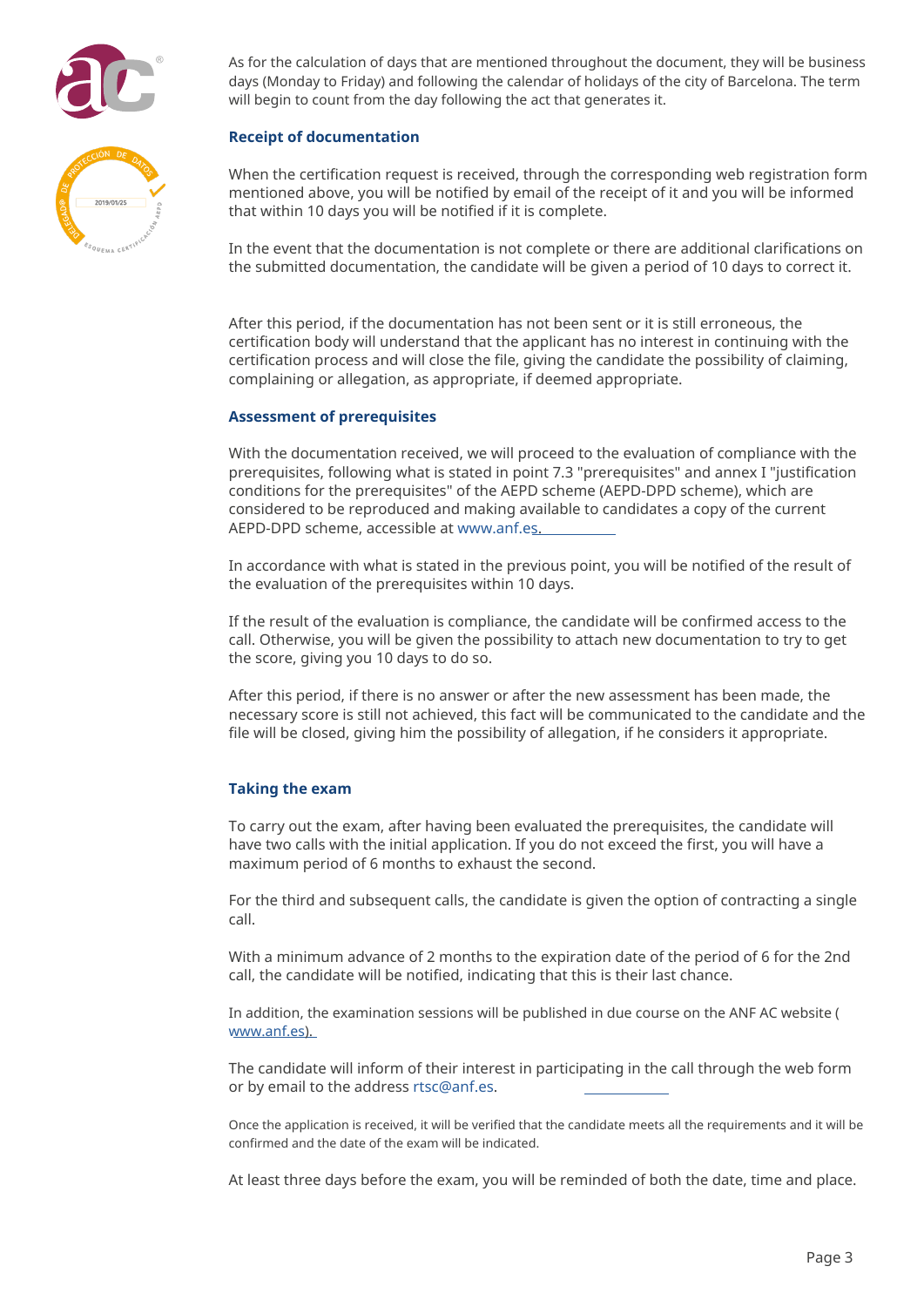



# **Specifications to be taken into account by candidates:**

- 1. With a minimum notice of half an hour to that indicated in the call for the exam, the candidates will be identified, who must come with their ID, passport, residence card or equivalent identity document, any of them in current state and without deterioration that makes it impossible for its identification purpose.
- two. Once the identifications are made, the candidates are placed in the assigned seats and the Supervisor has verified the operation of the elements used to carry them out, the Supervisor will notify the start of the Exam.
- The duration of the exam is 4 hours. 3.
- The candidate cannot open the exam until receiving the pertinent indications from the Supervisor. Four.
- If you finish your exam before the four hours marked as the limit, raise your hand and wait for the Supervisor to attend you. You cannot get up from your seat without direction from the Supervisor. 5.
- Close to the expiration of the maximum examination time, the Supervisor will notify the candidates. In the case of taking the exam using a personal computer, wait for the Supervisor's instructions on how to finish the exam. If the exam is carried out in paper format, after the time allowed, the candidate must turn around his exam and wait without getting up from his seat until the Supervisor collects all the exams from those present in the Room and gives the pertinent indications. Do not forget to fill in the identification data required in the exam answer template and sign at the bottom of it, before delivery to the Supervisor. You must show your ID to the Supervisor when delivering the exam. The use of study materials, mobile devices, headphones, and / or 6.
- other electronic devices from the moment the exam room is accessed. If a candidate is caught with any of the indicated items, he may be expelled from the examination room, obtaining as a result of the test a "Not Suitable", without the refund of the fees paid. 7.
- If the test is to be done on paper, you will need to use a blue pen. You cannot perform the exam with a black pencil or pen, the use of Tipex or the like is not authorized. The materials to take the exam will be given to you by the supervisor, and the use of your own material is prohibited. Make annotations in a document, such as a claim sheet, these must always be delivered to the Supervisor, even if he finally decides not to present them. Likewise, it is forbidden to copy or reproduce the exam by any means, nor to keep it totally or 8.

All this must be delivered to the Supervisor at the end of the test. To mark or correct the selected answer, follow the instructions in the template. If in doubt, check with the Supervisor.

The certification exam consists of 150 questions, of which: 9.

> to. Domain 1: 50%, 75 questions, of which 15 with scenery. b. Domain 2: 30%, 45 questions, of which 9 with scenery. c. Domain 3: 20%, 30 questions, of which 6 with scenery.

partially, nor any other document used in the examination process.

- 10. To pass the test, it is required to have answered correctly 50% of the questions in each of the blocks or domains. That is, 75 points must be obtained by adding the minimum score of the three domains, and the rest of the score until obtaining 75% of the total can be obtained from any of the domains. It is therefore required to pass the exam at least 113 points. The questions have four answer options, of which only one is valid.
- Each correct answer adds 1 point. Incorrect or unanswered answers are not scored. In eleven. case there is a question with more than one answer option marked, the answer will be computed as wrong.
- 12. The result of the evaluation test will lead to the assessment of "Suitable" or "Not Suitable" in each call. In case of non-compliance with the evaluation, you have the right to request its review before the evaluator of the Certification Entity, for which purpose you will have 5 days from the following notification of the result. If even so the result of the claim is still of your non-conformity, you may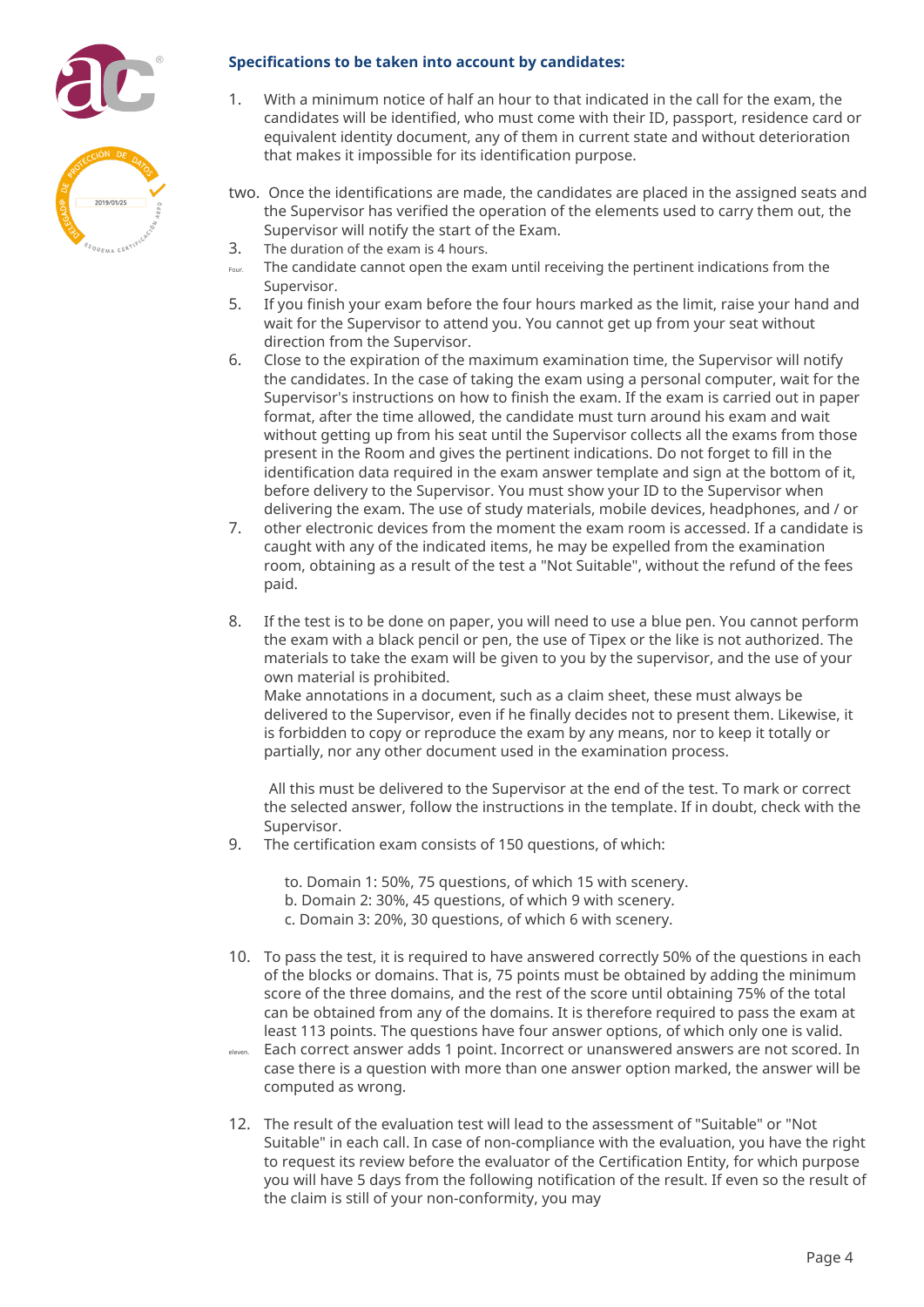



proceed, within 5 days from the day after receiving the result of the review, to appeal to the Committee of Experts of the Certification Entity. The review and appeal processes are not face-to-face, it is forbidden to show the exams to the candidates.

- 13. You have at your disposal, on the ANF AC website, www.[anf.es, inform](http://www.anf.es)ation on the certification processes. The Legal Department of ANF AC is at your disposal in case of any doubt or need for clarification.
- 14. Any suspicion of fraud or copying or disclosure of the exam, in any of its forms, will lead to immediate expulsion from the exam room and the declaration of "Not Suitable" in the certification test, without the refund of the fees paid. The Certifying Entity reserving the exercise of the actions that proceed by law.

15. If you have any complaints or claims, request the Complaint sheet from the Supervisor.

#### **Certification decision**

Within the 15 days following the exam, which may be extended to 30 in exceptional situations, the candidate will be notified of the result of the correction made by the designated evaluator.

If the result of the evaluation is "PASS" in the same communication, the documents of the code of ethics and standards of use of the trademarks will be included, in accordance with the provisions of the AEPD-DPD scheme.

And once these documents are signed by the candidate, the subsequent issuance of the certificate will proceed.

If the result of the evaluation is "NOAPTO", the corresponding form will be provided to you if you are interested in requesting the examination review.

If the result of the review is equally unsatisfactory, and you so request, you will be provided with the corresponding form for appeal before the Committee of Experts and Impartiality of ANF AC.

The candidate is reiterated that the review and appeal processes are not face-to-face, in order to avoid pressure and preserve the independence of the evaluator and, where appropriate, a member of the Committee appointed to hear the appeal. Neither can the exam be shown.

The terms to resolve and notify the candidate are for a maximum of 15 days and 30 days in appeals, in the latter case counting from the end of the corresponding allegations process.

#### **Certificate issuance**

As shown in the previous section, when the documents of the code of ethics and standards of use of the trademarks are received signed, in accordance with the provisions of the AEPD-DPD scheme, the procedures for issuing the certificate with the number . Unique identification that links them to the certified person, together with the identification number of the Certifying Entity.

It will be sent by certified mail or by courier service to the address indicated by the certified person, unless it indicates a different form of delivery.

As an alternative, the issuance of the certificate in digital format sealed by the CB with its qualified electronic seal is contemplated, to guarantee the authenticity and integrity of the document. It will be sent to the email address designated by the DPO.

The support of the certificate, on paper or digital, will be the one decided by the Certification Entity at all times.

It will be published in the registry of certified data protection delegates on the website of the Certifying Entity (www.anf.es) [the identifica](http://www.anf.es)tion of the certified person and will be transferred to the AEPD as stipulated in the AEPD-DPD scheme.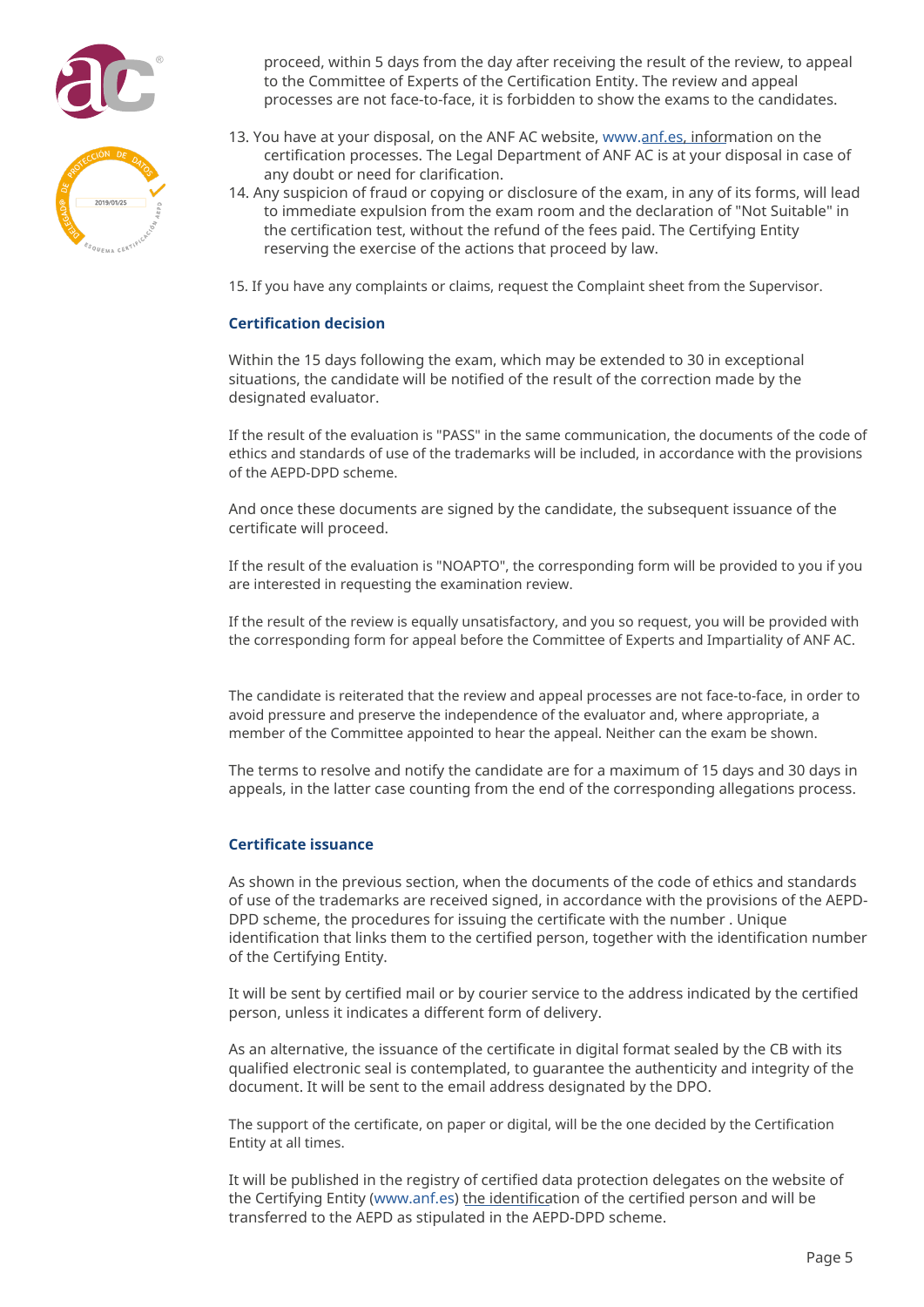



#### **Use of the brand or reference to the condition of accredited**

The provisions of the document "Rules for the use of the scheme mark", annex IIA of the AEPD-DPD scheme will be followed. Scheme published on the website of the certifying entity ( [www.anf.es\)](http://www.anf.es)

#### **Validity of the certification**

The validity of the certification is three years renewable for identical periods of three years.

#### **Certification maintenance**

In the event that, during the validity period of the certificate, legal or technological changes occur that, in the opinion of the Scheme Committee, make a significant revision or adaptation of the certificate granted convenient, the appropriate criteria may be established to maintain its validity. of the certificates already granted.

#### **Certification renewal**

The certification will have a validity period of three years and its renewal will require that the candidate justify having completed:

- a minimum of 60 hours of training received and / or imparted during the validity period of the certificate, requiring a minimum of 15 hours per year in subjects covered by the Scheme program, and
- at least one year of professional experience in projects and / or activities and tasks related to the functions of the DPD in the field of protection of personal data and / or information security, evidenced by a third party (employer or similar ).

The training given with twice the hours of the training received will be valued.

For the training received to be considered valid, it must provide a demonstrable update of the knowledge covered by the Scheme and only the training received during the validity period of the certification will be taken into account. Recognized training to take the certification exam will not be valid.

For the training certificate to be valued, the training entity that imparts it and the title of the training, date and number of hours, agenda and format (face-to-face or online) must be stated. In the case of not being able to justify the minimum annual training required during any of the three years required, completion of this training is allowed in one of the other two remaining years. Attendance at seminars and conferences is considered training as long as the candidate provides a certificate with the same information requested for a training program.

The renewal must be requested prior to the expiration date of the validity period of the certificate.

The CB will notify the certified person of the end of the validity period at least three months in advance.

The non-receipt by the certified person of the communication from the CB informing of the end of the validity period of the certification, will not exempt from compliance with what is indicated in this section.

The candidate must submit the renewal application together with the list of claims that, if applicable, may have had during the entire duration of the certification due to defective actions in the own activity for which they are certified or a statement in the to state that it has not been the subject of any claim. It must accompany the acceptance of the Code of Ethics and the Rules of Use of the certificate mark, as well as the justification for payment of the renewal fees.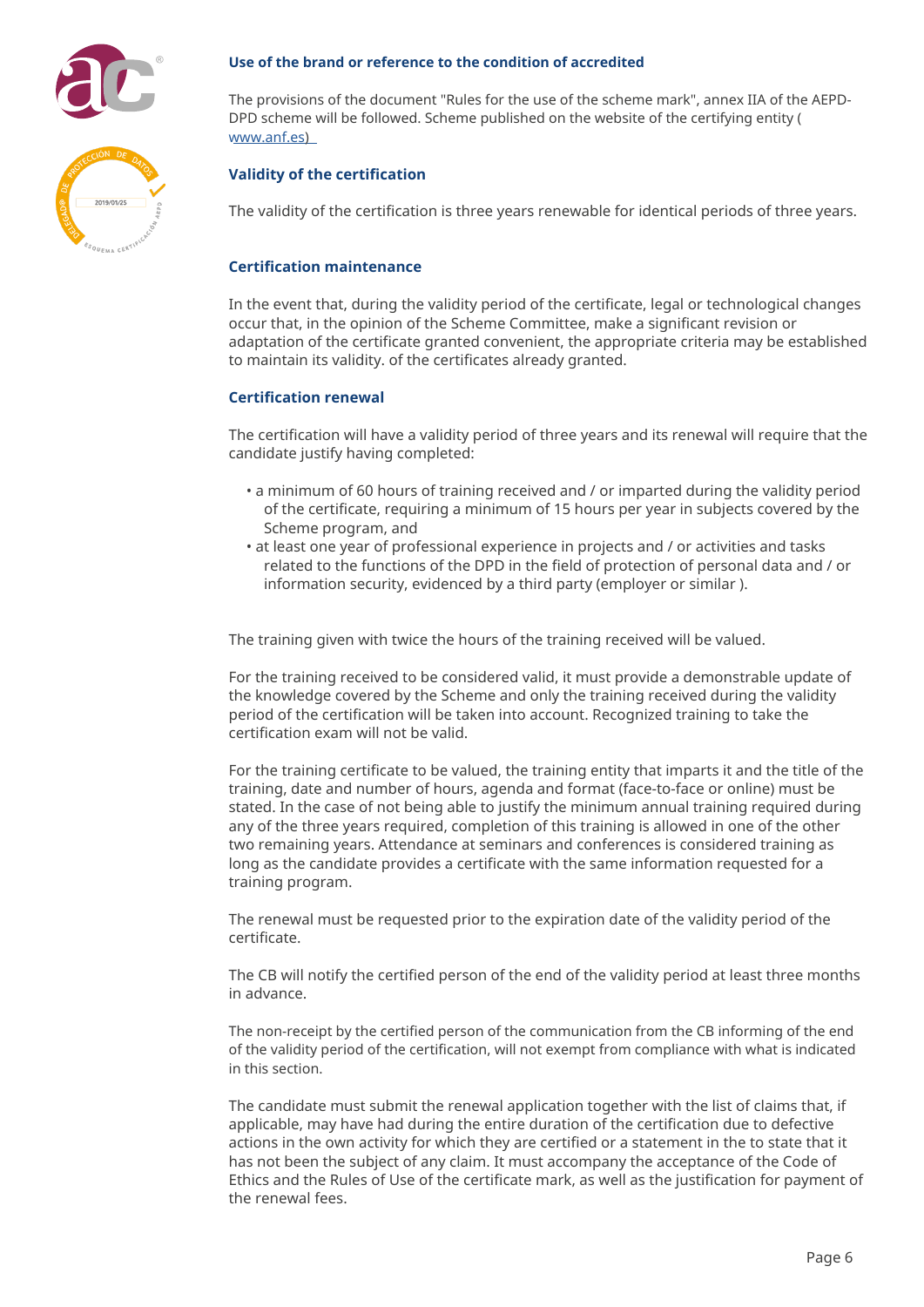



Once the application is submitted, the Certification Entity will proceed to evaluate it to verify the validity of all the documentation provided. If, after said initial evaluation, the information is not complete, the candidate will be informed of the non-acceptance of the renewal application by written notification.

A maximum period of 90 calendar days will be given for it to be corrected. If, after this period, it is not possible to correct the deficiency notified, the candidate will be declared as not renewed, which will be communicated by written notification and the certificate will be withdrawn.

If the application is accepted, the candidate will be informed by written notification.

In the event that the certification is renewed, the CB will issue a new supporting certificate with the same identification number assigned in the first certification. The new certificate will have a validity period of three years and will be sent to the certified person by certified mail to the address indicated by them, or by other means if requested.

#### **7. SUSPENSION AND WITHDRAWAL OF CERTIFICATION**

# **Voluntary temporary suspension.**

In the event that the certified person declares to have ceased to comply with the requirements of the Scheme, contractual or other order, his certificate will cease to be in force for a period not exceeding 12 months.

To return to the status of certificate, the certification body will require to carry out checks aimed at confirming that the causes that motivated the request for suspension have disappeared, provided that no more than one year has elapsed since the date of suspension of the certification and that Documentary justify that you are in a position to obtain the certificate, in the same terms established for the renewal in the previous section.

Once a year of suspension of the certificate has elapsed, without its renewal being possible or the causes that motivated the suspension have not disappeared, the certification will be definitively withdrawn and the candidate must restart the entire process to obtain the same again. .

# **Temporary suspension for conduct contrary to the Scheme.**

The following are reasons for suspension by the certification body:

- Failure by the certified person to submit documentation, records or any information that has been required by the certification body to maintain said certification or to investigate a claim addressed to the person.
- Failure to perform any of the functions and tasks as DPD, as well as the lack or absence of competence for any task assigned under this Scheme.
- The realization by the person of declarations or uses in his condition of certificate that exceed the scope of the certification, that are misleading or that in any way damage or discredit the Certification Scheme.
- Behaviors contrary to the Code of Ethics.
- The use of the certification marks in a manner not permitted or contrary to the rules for the use of marks of the Scheme.
- Breach by the certified person of any other of the Scheme rules that affect him.

Any of these breaches may lead to the temporary suspension of the certification for a maximum period of six months. The accumulation of three non-compliances may lead to the suspension of the certification for a minimum period of six months until the middle of the certification cycle, after which the certification will be withdrawn.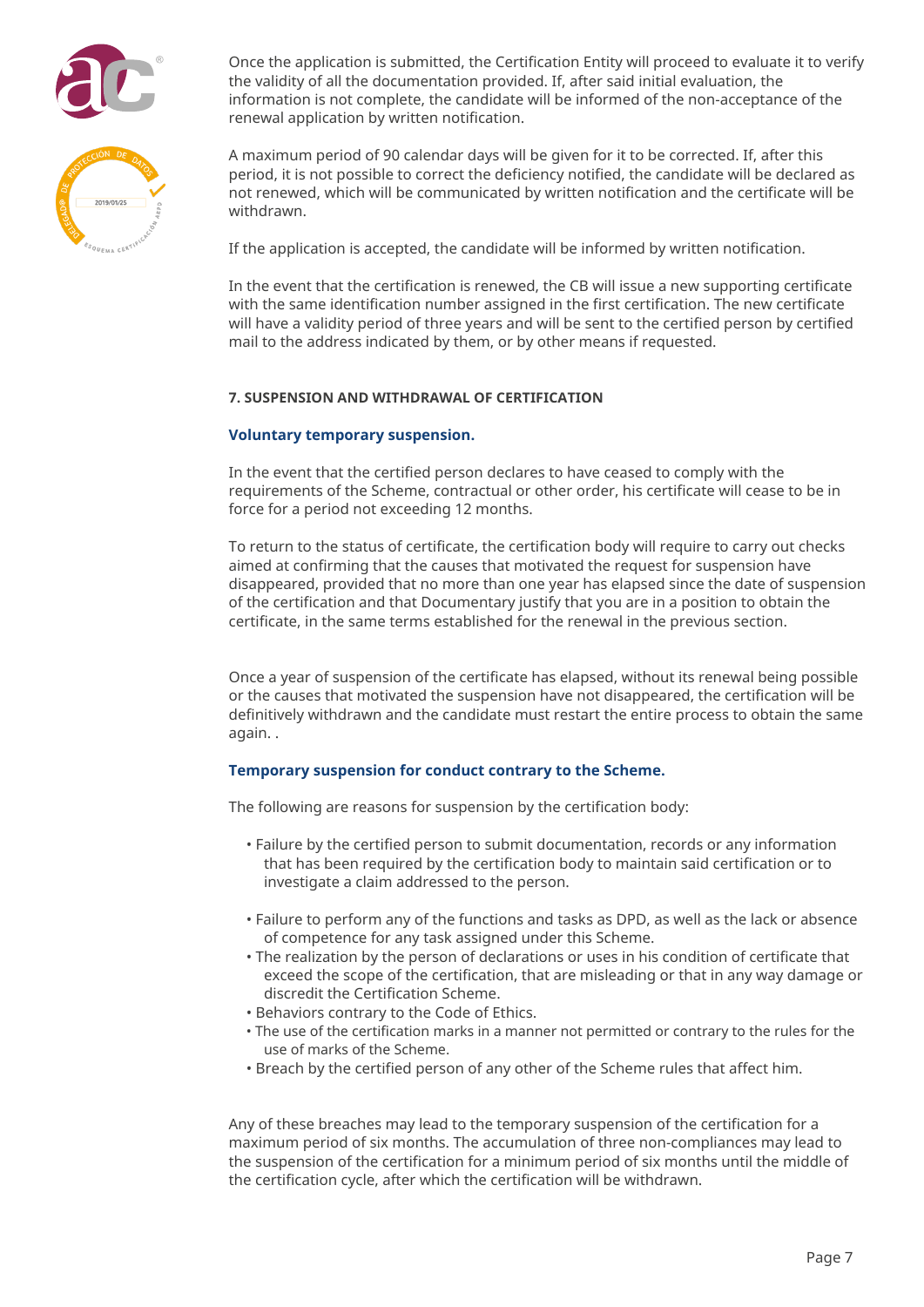



If, as a result of the investigation of these assumptions, the certification body concludes that there is evidence of having ceased to comply with the requirements of the Scheme, contractual or otherwise, including the possession of a certain competence and consequently its certificate is no longer valid, the entity must proceed to temporarily suspend said certificate while causes are not remedied.

The sanctions established shall be understood without prejudice to the civil, criminal, professional or other responsibilities that certified persons may incur in the exercise of their profession.

To return to certified status, the CB must require the appropriate checks to confirm that the causes that led to the suspension have disappeared, and may even require a partial or total reevaluation.

# **Withdrawal of certification.**

The following will be reasons that must lead a CB to withdraw a certification that has already been issued:

- Any of those identified above for temporary suspension, depending on its seriousness or its repetition, such as the repetition of a specific type of non-compliance that has already motivated a temporary suspension, which implies that the DPD's conduct has not been corrected.
- Suspension of certification for a period greater than half of the certification cycle.

• The lack of collaboration of the certified person for the return of the certificate in case of sanction.

To return to certified status, the affected person must undergo a complete initial certification process. The CB may require the person who, prior to undergoing the evaluation, evidences having resolved the causes that led to the withdrawal of the previous certificate without this being considered discriminatory treatment.

ANF AC reserves the right to accept a new request from the sanctioned professional.

# **8. RIGHTS AND OBLIGATIONS**

# **Rights**

Certificate holders will have the right to:

- Make use of the certificates for the development of their professional activity.
- Benefit from all the dissemination and promotion activities carried out by the certification body regarding certified persons.
- Make use of the Scheme Mark in accordance with the provisions of Annex II.
- Claim and appeal any unfavorable decision.

# **Obligations**

The holders of the certificates will be obliged to:

- Respect the DPD Certification Scheme and all applicable procedures.
- Comply with the financial obligations derived from the certification.
- Accept the prescriptions of the Code of Ethics.
- Act in their professional field with due technical competence, ensuring the maintenance of the prestige of the certification granted.
- Collaborate with the certification body in the activities of supervision of its performance necessary for the maintenance and renewal of the certification.
- Inform the certification body about any professional situation that could affect the scope of the certification granted.
- Inform the certification body, without delay, about issues that may affect it to continue meeting the certification requirements.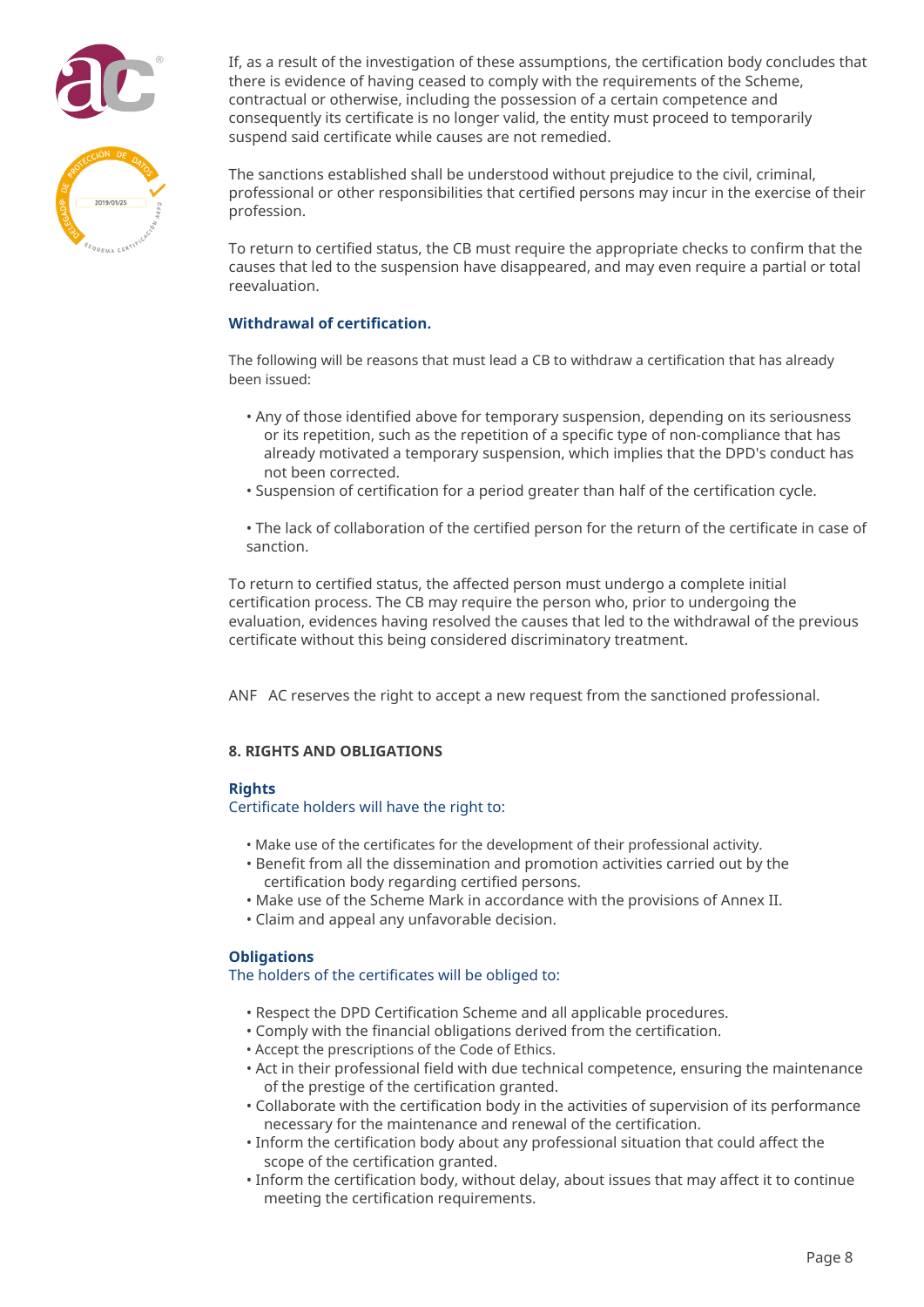



- Not to use the certificate and the Scheme mark for uses other than those derived from carrying out activities within the scope of the certification granted.
- Not to carry out harmful actions of any nature, nor to damage the image and / or interests of people, companies, entities and clients, even potential ones, interested in the professional service, nor that of the AEPD or the certification entities.

• Not take part in fraudulent practices related to the theft and / or disclosure of exam material.

• Maintain a record of complaints received in relation to the scope of the certification obtained.

• Return the certificate in case of withdrawal of the certification.

Failure to comply with the obligations described may lead to the start of the process of suspension or withdrawal of the certificate.

# **9. COMPLAINTS / CLAIMS AND APPEALS**

In what is not expressly provided, the AEPD-DPD scheme will be followed.

# **Description**

- Complaint / Complaint: Expression of dissatisfaction, other than an appeal, presented by an individual or organization to a certification body, related to the activities of said body or certified person, for which a response is expected.
- Appeal: Request submitted by an applicant, candidate or certified person, to reconsider any decision made by the certification body with their desired certification status.

# **Complaints / claims and appeals procedure**

The process for the treatment and resolution of complaints, claims and appeals will be in accordance with the UNE-EN ISO / IEC 17024 standard.

#### Complaints or Claims

The procedure for managing complaints or claims about the Scheme must follow, at least, the following procedures:

- a) Study and evaluation of the complaint or claim, and, where appropriate, request for evidence.
- b) Communication to the interested parties and / or affected by each claim or complaint process about the situation revealed, contemplating a maximum period of 30 days for the presentation of allegations.
- c) Analysis and evaluation of the evidence provided and the allegations presented by the interested parties.
- d) Deliberation and final decision-making in this regard.
- e) Communication of the resolution to the parties.

For the proper development of this procedure, the certified person is obliged to:

a) Cooperate fully with any open formal investigation to resolve specific claims and / or complaints.

- b) Maintain a record of all claims filed against him, for the activity carried out within the scope of validity of the certification and allow the Certification Entity access to these records. For this purpose, within ten days from receipt of the claim, you must send a written communication and a copy of the claim to the Certification Entity.
- c) Provide clients with a form to fill out in case of any complaint related to the services provided, which will be sent to both the certified person and Organization affected by the complaint, as well as to the Certification Entity.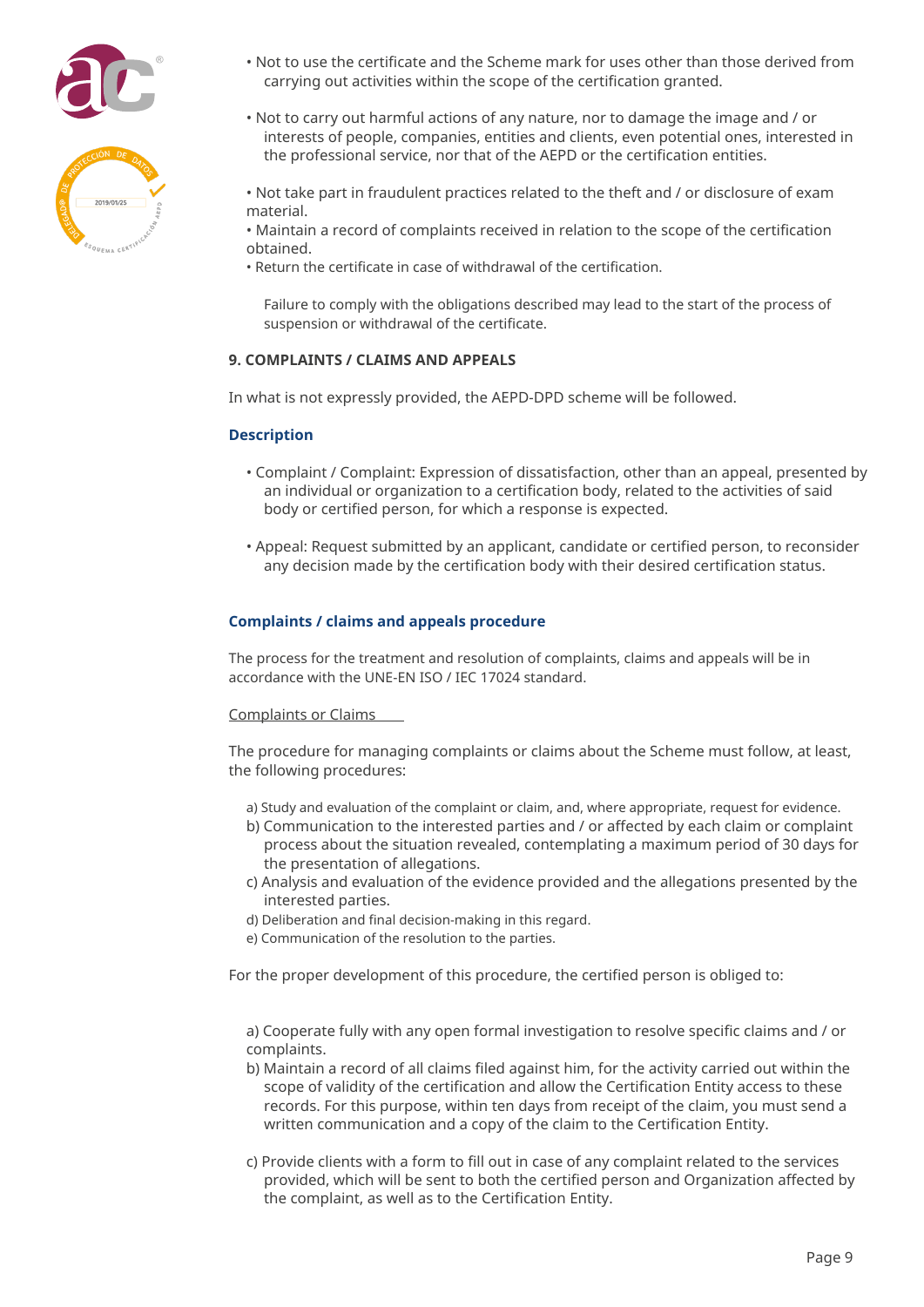



If the complaint or claim gives rise to the opening of an investigation activity on a certified person, whose resolution could imply the temporary suspension or the withdrawal or loss of the certification obtained, the provisions of section 8 will be followed. Suspension or Withdrawal of Certification.

For constancy and control, it will be presented through the document OID1.3.6.1.4.1.18332.105.38, addressed to the e[mail address](mailto:tsc@anf.es) rtsc@anf.es or, where appropriate, through a web form.

Appeals

They will be dealt with by the Committee of Experts and Impartiality of the Certifying Entity, an independent body created to safeguard the impartiality of the actions of ANF AC in matters of certification, and to which the functions of adjudicating on appeal have been awarded.

The same procedure established in the previous section on complaints / claims will be followed.

For proof and control, it will be presented through the OID document: 1.3.6.1.4.1.18332.105.31, directed to the email address rtsc@anf.es or, [where approp](mailto:rtsc@anf.es )riate, through a web form.

Likewise, interested parties may contact the ANF Certification Authority, ANF AC, to the email address for the purposes of expanding or clarifying information on the compl[aint /](mailto:rtsc@anf.)  complaint or appeal procedures. rtsc @ anf.

is, by telephone call 902 902 172, by post or in person at our offices in Gran Vía de les Corts Catalanes, 996 4th floor, 08018 Barcelona.

# **10. COMMUNICATIONS WITH APPLICANTS AND CERTIFICATES**

To communicate with the interested parties during the processing of the procedure and once they have obtained the CDPD accreditation, they may use ordinary and certified mail, telephone and email.

In relation to the use of electronic mail, the certifying entity states that it cannot guarantee the security of an electronic transmission of data that is free of errors, nor that the data will be intercepted, changed, lost or destroyed, that it arrives late, incomplete or harmed, nor that its use is safe. Therefore, although the certifying entity will use reasonable procedures to identify the most common viruses, it will not respond to the interested party regarding any error or omission derived from or related to the electronic communication of data to the interested party or its use with or their collaborators. each. This exclusion of liability will not apply in the case of acts, omissions or statements of the certifying entity or its collaborators that are illegal,

# **11. PROTECTION OF PERSONAL DATA**

ANF Certification Authority (ANF AC) acts in its capacity as Certification Entity for Data Protection Delegates (DPD), and will henceforth be referred to as ANF AC or EC.

ANF AC needs to treat the identification data and those related to the training and experience of the Candidates registered to participate in the calls for the Data Protection Delegate (DPD) certification exams, in accordance with the AEPD-DPD Scheme and the ISO 17024 standard.

The personal data provided by the Candidate must be true, complete, accurate and up-todate, so any variation in them must be communicated by the Candidate without delay.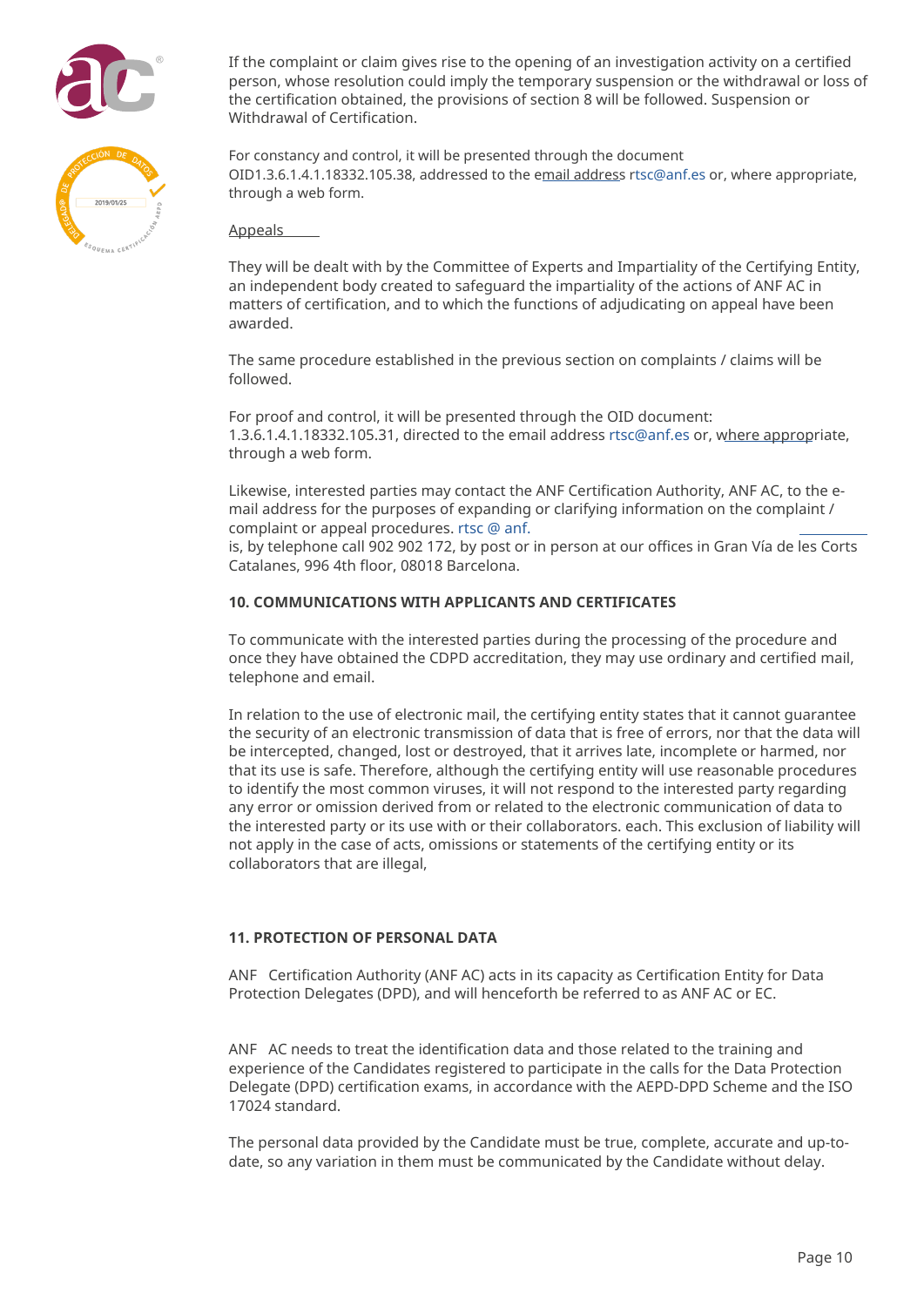



The interested party is informed that the data collected will receive an automated treatment:

- **Identity of the person in charge of the treatment:** ANF ASSOCIATION CERTIFICATION AUTHORITY, ANF AC
- **Tradename:**
- ANF AC
- **NIF / CIF:** G63287510
- **Contact address:**
	- Gran Via de les Corts Catalanes, 996 4º 2ª, Barcelona (Spain), CP 08018
- **Email:**
	- [info@anf.es](mailto:info@anf.es)
- **Activity:**
- **Registered in the National Registry of Associations:** Certification Entity (Provisional) of Data Protection Delegates (DPD). National
	- number 171,443.
- **Data Protection Officer, contact details:** [delegadoprotecciondatos@anf.es](mailto:delegadoprotecciondatos@anf.es )

# **Origin of the data**

The information is collected from the interested party. Checks that it deems appropriate to confirm the veracity of the information provided. In addition, ANF AC may carry out the

#### **Legitimation**

Execution of the contract.

#### **Purpose**

Provision by ANF AC of the certification service for people in the category of "Delegate of Data Protection (DPD)".

# **Personal data object of treatment and main purpose**

ANF AC will process the following personal data of the Exam Candidate:

- Name and surname
- Number and national identification document (DNI), or foreigner identification number and document (NIE), and / or passport number and document. Depending on the nationality of the interested party and the document used to identify himself.
- Address of contact
- Landline
- Mobile phone
- Email
- Academic degree.
- Professional experience, especially in data protection matters.
- Other training, especially on data protection.
- Bank account number, only if required for the payment of fees.
- In the event that the supervisor deems it necessary, the Candidate may be required to take a facial photographic capture as proof of their physical presence in the examination act, in order to facilitate the control exercised by the regulatory Authorities, ENAC and AEPD.

• Where appropriate, the electronic certificate with which you sign the certification request (contract).